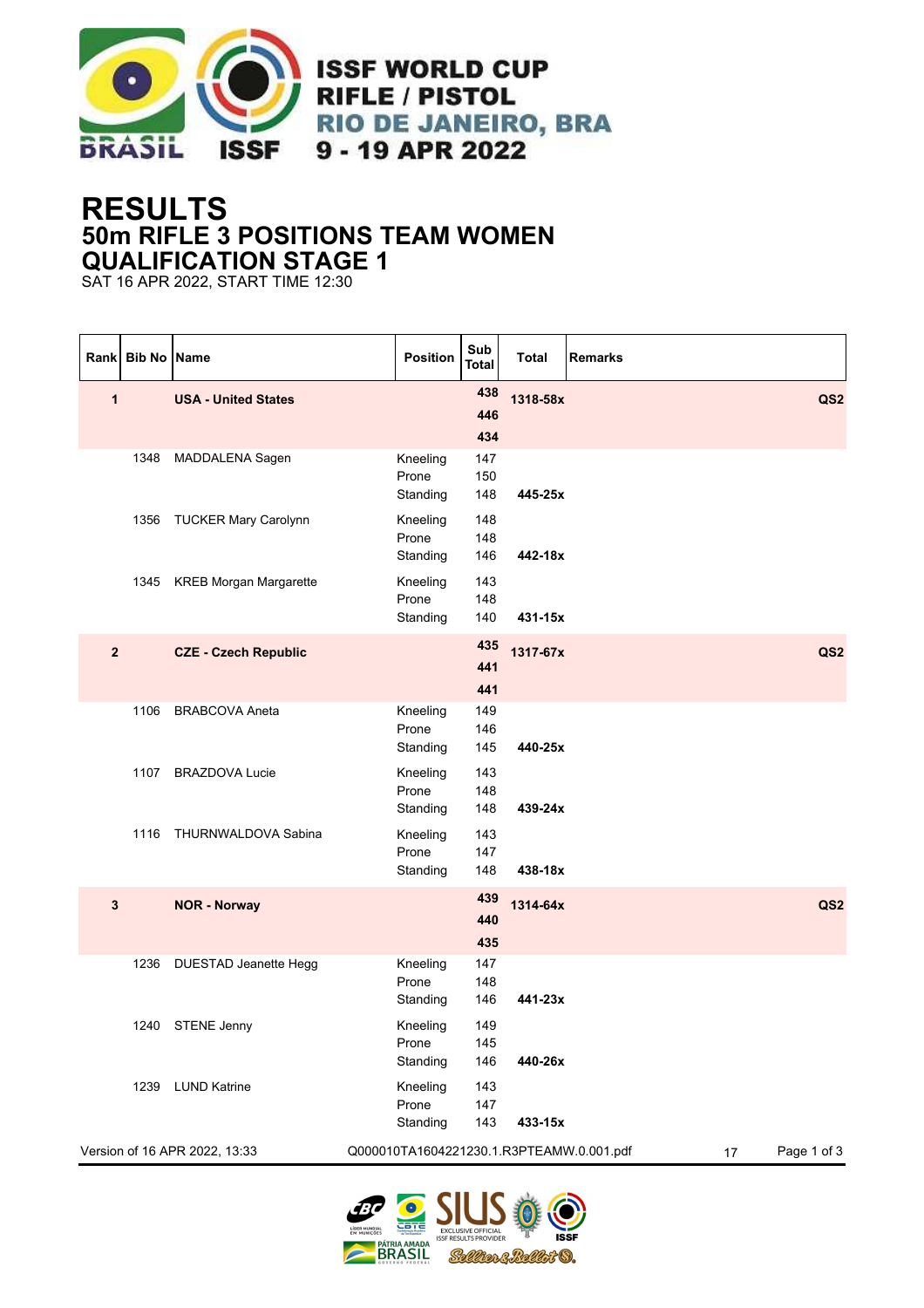| Rank           | Bib No | <b>Name</b>                | <b>Position</b>               | Sub<br>Total             | <b>Total</b> | <b>Remarks</b>  |
|----------------|--------|----------------------------|-------------------------------|--------------------------|--------------|-----------------|
| 4              |        | <b>SUI - Switzerland</b>   |                               | 437<br>443               | 1307-54x     | QS <sub>2</sub> |
|                |        | 1303 LEONE Chiara          | Kneeling<br>Prone<br>Standing | 427<br>143<br>150<br>147 | 440-22x      |                 |
|                |        | 1306 STARK Franziska       | Kneeling<br>Prone<br>Standing | 146<br>148<br>142        | 436-18x      |                 |
|                | 1301   | <b>CHRISTEN Nina</b>       | Kneeling<br>Prone<br>Standing | 148<br>145<br>138        | 431-14x      |                 |
| 5              |        | <b>GER - Germany</b>       |                               | 433<br>439<br>430        | 1302-57x     | QS <sub>2</sub> |
|                | 1164   | <b>JANSSEN Anna</b>        | Kneeling<br>Prone<br>Standing | 144<br>147<br>145        | 436-20x      |                 |
|                |        | 1167 LEHRICH Tina          | Kneeling<br>Prone<br>Standing | 148<br>145<br>142        | 435-17x      |                 |
|                |        | 1168 MANGOLD Anita         | Kneeling<br>Prone<br>Standing | 141<br>147<br>143        | 431-20x      |                 |
| 6              |        | IRI - Islamic Rep. of Iran |                               | 427<br>435<br>425        | 1287-47x     | QS <sub>2</sub> |
|                |        | 1205 KARAMZADEH Fatemeh    | Kneeling<br>Prone<br>Standing | 142<br>146<br>144        | 432-17x      |                 |
|                | 1206   | KHEDMATI Najmeh            | Kneeling<br>Prone<br>Standing | 140<br>144<br>144        | 428-15x      |                 |
|                |        | 1199 AHMADI Elaheh         | Kneeling<br>Prone<br>Standing | 145<br>145<br>137        | 427-15x      |                 |
| $\overline{7}$ |        | <b>BRA - Brazil</b>        |                               | 413<br>430<br>401        | 1244-33x     | QS <sub>2</sub> |
|                |        | 1040 MEYER Geovana         | Kneeling<br>Prone<br>Standing | 144<br>146<br>144        | 434-15x      |                 |
|                |        | 1038 KOCH Simone           | Kneeling<br>Prone<br>Standing | 143<br>146<br>135        | 424-12x      |                 |
|                |        | 1049 SCHREIBER Luisa       | Kneeling<br>Prone<br>Standing | 126<br>138<br>122        | 386-6x       |                 |

Version of 16 APR 2022, 13:33 Q000010TA1604221230.1.R3PTEAMW.0.001.pdf D218 17 Page 2 of 3